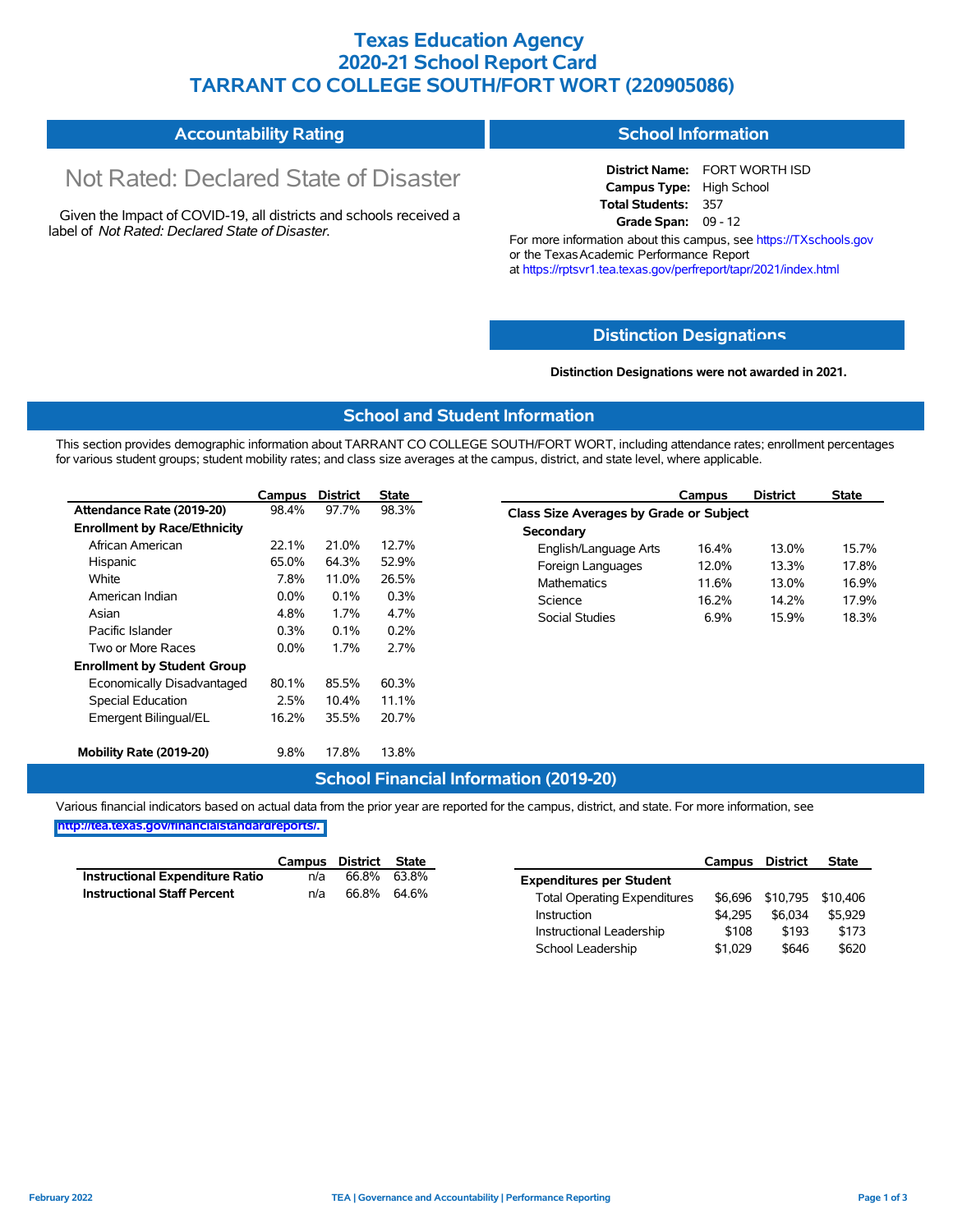### **Texas Education Agency 2020-21 School Report Card**

#### **STAAR Outcomes**

This section provides STAAR performance and outcomes. **Please note that due to the cancellation of spring 2020 STAAR administration due to the COVID-19 pandemic, 2019 results are shown.**

|                                                                                |      |       |                 |        |                   |      |        |                          |               |                | Two            |               |
|--------------------------------------------------------------------------------|------|-------|-----------------|--------|-------------------|------|--------|--------------------------|---------------|----------------|----------------|---------------|
|                                                                                |      |       |                 |        |                   |      |        |                          |               |                | or             |               |
|                                                                                |      |       |                 |        | African           |      |        | American                 |               | Pacific        | More           | Econ          |
|                                                                                |      | State | <b>District</b> | Campus | American Hispanic |      | White  | Indian                   | Asian         | Islander       | Races          | <b>Disadv</b> |
| STAAR Performance Rates at Approaches Grade Level or Above (All Grades Tested) |      |       |                 |        |                   |      |        |                          |               |                |                |               |
| All Subjects                                                                   | 2021 | 67%   | 50%             | 83%    | 78%               | 82%  | 94%    | $\overline{a}$           | 100%          | $\overline{a}$ |                | 81%           |
|                                                                                | 2019 | 78%   | 67%             | 95%    | 91%               | 97%  | 97%    | $\overline{a}$           | 89%<br>$\ast$ | $\ast$         | $\ast$         | 94%           |
| ELA/Reading                                                                    | 2021 | 68%   | 54%             | 81%    | 85%               | 78%  | 90%    | $\overline{a}$           |               |                | $\overline{a}$ | 79%           |
|                                                                                | 2019 | 75%   | 64%             | 92%    | 82%               | 95%  | 100%   | $\overline{a}$           | 90%           | $\ast$         | $\ast$         | 91%           |
| <b>Mathematics</b>                                                             | 2021 | 66%   | 44%             | 66%    | 46%               | 69%  | 83%    | $\overline{a}$           | 100%          |                | $\overline{a}$ | 64%           |
|                                                                                | 2019 | 82%   | 70%             | 98%    | 100%              | 100% | 100%   | $\overline{a}$           | $\ast$        |                | $\ast$         | 97%           |
| Science                                                                        | 2021 | 71%   | 53%             | 92%    | 90%               | 92%  | $\ast$ |                          | $\ast$        |                | $\overline{a}$ | 91%           |
|                                                                                | 2019 | 81%   | 71%             | 95%    | 100%              | 98%  | 89%    | $\overline{a}$           | 83%           |                | $\ast$         | 94%           |
| Social Studies                                                                 | 2021 | 73%   | 56%             | 98%    | 94%               | 98%  | 100%   | $\overline{a}$           | 100%          |                | $\overline{a}$ | 97%           |
|                                                                                | 2019 | 81%   | 71%             | 98%    | 94%               | 98%  | 100%   |                          | $\ast$        |                |                | 97%           |
| STAAR Performance Rates at Meets Grade Level or Above (All Grades Tested)      |      |       |                 |        |                   |      |        |                          |               |                |                |               |
| All Subjects                                                                   | 2021 | 41%   | 25%             | 56%    | 54%               | 53%  | 78%    |                          | 78%           |                |                | 55%           |
|                                                                                | 2019 | 50%   | 35%             | 78%    | 70%               | 80%  | 86%    |                          | 89%           | $\ast$         | $\ast$         | 74%           |
| ELA/Reading                                                                    | 2021 | 45%   | 30%             | 63%    | 67%               | 59%  | 70%    | $\overline{a}$           | $\ast$        |                |                | 61%           |
|                                                                                | 2019 | 48%   | 35%             | 72%    | 62%               | 71%  | 92%    | $\overline{a}$           | 90%           | $\ast$         | $\ast$         | 67%           |
| <b>Mathematics</b>                                                             | 2021 | 37%   | 19%             | 26%    | 15%               | 26%  | 50%    | $\overline{a}$           | 40%           |                | $\overline{a}$ | 22%           |
|                                                                                | 2019 | 52%   | 35%             | 75%    | 64%               | 82%  | 71%    | $\overline{\phantom{a}}$ | $\ast$        |                | $\ast$         | 71%           |
| Science                                                                        | 2021 | 44%   | 24%             | 56%    | 50%               | 55%  | $\ast$ | $\overline{a}$           | $\ast$        |                | $\overline{a}$ | 57%           |
|                                                                                | 2019 | 54%   | 38%             | 79%    | 79%               | 80%  | 78%    | $\overline{a}$           | 83%           |                | $\ast$         | 76%           |
| Social Studies                                                                 | 2021 | 49%   | 32%             | 82%    | 82%               | 76%  | 100%   | $\overline{a}$           | 86%           |                | $\overline{a}$ | 79%           |
|                                                                                | 2019 | 55%   | 43%             | 91%    | 81%               | 92%  | 100%   |                          | $\ast$        |                |                | 88%           |
| STAAR Performance Rates at Masters Grade Level (All Grades Tested)             |      |       |                 |        |                   |      |        |                          |               |                |                |               |
| All Subjects                                                                   | 2021 | 18%   | 9%              | 15%    | 13%               | 12%  | 44%    |                          | 33%           |                | $\blacksquare$ | 14%           |
|                                                                                | 2019 | 24%   | 14%             | 29%    | 19%               | 27%  | 49%    | $\overline{a}$           | 67%           | $\ast$         | $\ast$         | 23%           |
| ELA/Reading                                                                    | 2021 | 18%   | 10%             | 7%     | 7%                | 6%   | 30%    | $\overline{a}$           | $\ast$        |                |                | 8%            |
|                                                                                | 2019 | 21%   | 12%             | 18%    | 9%                | 11%  | 46%    | $\overline{a}$           | 80%           | $\ast$         | $\ast$         | 12%           |
| <b>Mathematics</b>                                                             | 2021 | 18%   | 7%              | 3%     | 0%                | 1%   | 17%    | $\overline{a}$           | 20%           |                | $\overline{a}$ | 2%            |
|                                                                                | 2019 | 26%   | 15%             | 29%    | 27%               | 36%  | 14%    | $\overline{\phantom{a}}$ | $\ast$        |                | $\ast$         | 24%           |
| Science                                                                        | 2021 | 20%   | 7%              | 16%    | 15%               | 15%  | $\ast$ | $\overline{a}$           | $\ast$        |                | $\overline{a}$ | 16%           |
|                                                                                | 2019 | 25%   | 13%             | 29%    | 16%               | 27%  | 44%    | $\overline{a}$           | 67%           |                | $\ast$         | 26%           |
| Social Studies                                                                 | 2021 | 29%   | 14%             | 44%    | 47%               | 33%  | 75%    | L,                       | 57%           |                | $\overline{a}$ | 37%           |
|                                                                                | 2019 | 33%   | 21%             | 51%    | 38%               | 50%  | 100%   |                          | $\ast$        |                |                | 44%           |
| <b>STAAR Assessment Participation (All Grades Tested)</b>                      |      |       |                 |        |                   |      |        |                          |               |                |                |               |
| All Subjects                                                                   | 2021 | 88%   | 94%             | 98%    | 100%              | 98%  | 97%    |                          | 95%           |                |                | 99%           |
|                                                                                | 2019 | 99%   | 99%             | 99%    | 100%              | 99%  | 100%   | $\overline{a}$           | 100%          | $\ast$         | $\ast$         | 99%           |
| ELA/Reading                                                                    | 2021 | 89%   | 94%             | 99%    | 100%              | 99%  | 100%   | $\overline{a}$           | 100%          |                |                | 99%           |
|                                                                                | 2019 | 99%   | 100%            | 100%   | 100%              | 100% | 100%   | $\overline{\phantom{a}}$ | 100%          | $\ast$         | $\ast$         | 100%          |
| <b>Mathematics</b>                                                             | 2021 | 88%   | 95%             | 99%    | 100%              | 99%  | 100%   | $\overline{a}$           | 100%          |                | $\overline{a}$ | 99%           |
|                                                                                | 2019 | 100%  | 100%            | 98%    | 100%              | 97%  | 100%   |                          | $\ast$        |                | $\ast$         | 97%           |
|                                                                                |      |       |                 |        |                   |      |        |                          |               |                |                |               |

 **- Indicates there are no students in the group. \* Indicates results are masked due to small numbers to protect student confidentiality.**

**n/a Indicates data reporting is not applicable for this group.**